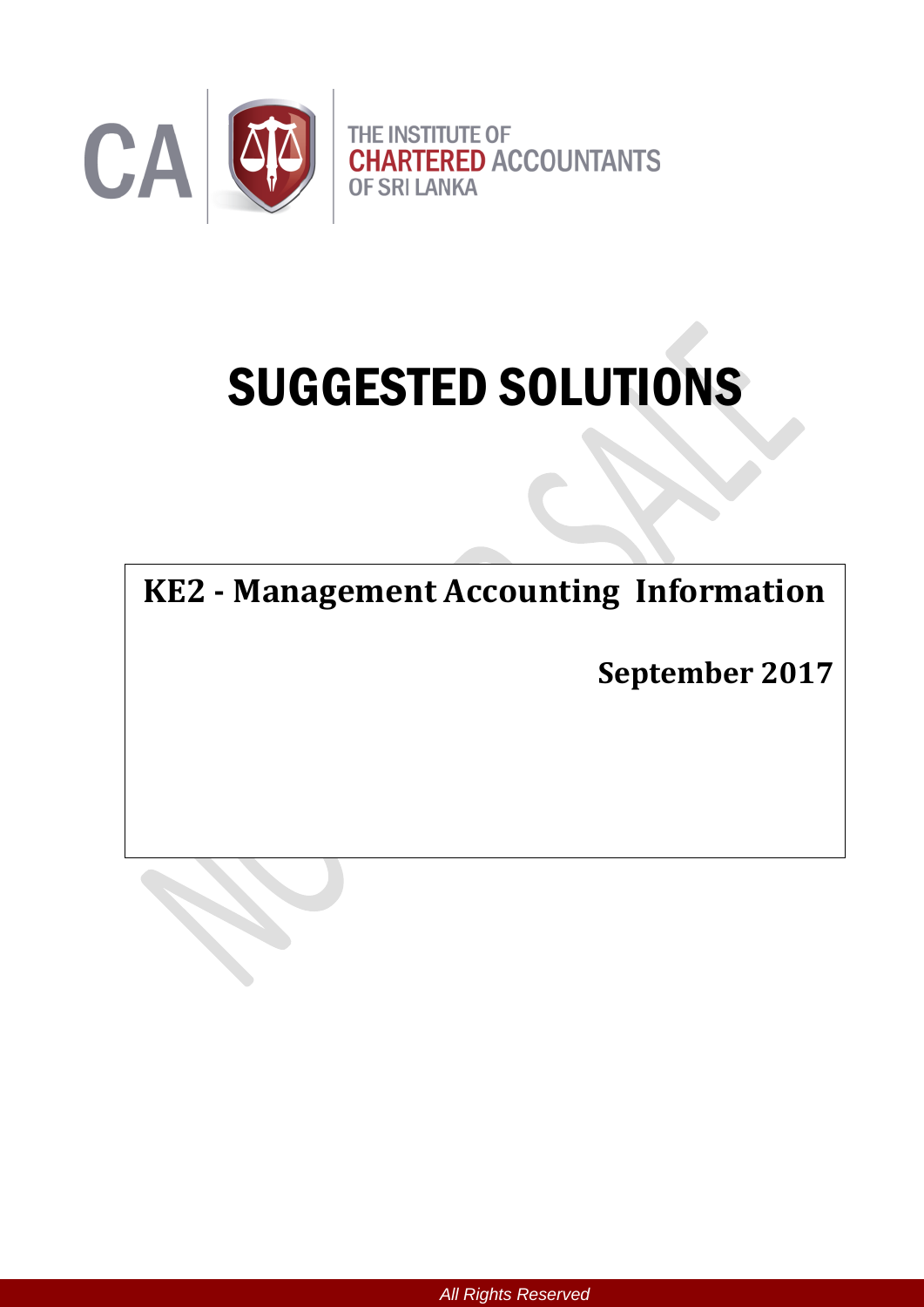# $n$ ிரிவு  $01$

#### விடை 01

#### 1.1

#### பொருத்தமான கற்றல் விளைவு:  $1.2.2$

மூலப்பொருள் கட்டுப்பாட்டுமுறைகளை விளக்கி சிக்கனக்கட்டளைத்தொகை (EOQ), மறுகட்டளைமட்டம்,<br>ஆகக்கூடிய மற்றும் ஆகக்குறைந்த மட்டங்களையும், முதலுள்முதல் வெளியே, கடைசியுள்முதல் மட்டங்களையும், முதலுள்முதல் வெளியே, கடைசியுள்முதல் வெளியே மற்றும் சராசரி வழங்கல் முறைகளை உபயோகித்து இருப்பு மதிப்பீட்டையும், ஒவ்வொரு இருப்பு மகிப்பீட்டு முறையின் கீமும் இலாபக்கையும் கணிப்பிடுக.

பாடகைநால் குறிப்ப: பக்கம் இல.

சரியான விடை: B

# 1.2

பொருத்தமான கற்றல் விளைவு: $1.3.1$ 

ஊதிய முறைகளை விளக்கி (நேரத்தை அடிப்படையாகக் கொண்ட, துண்டுவேலையை அடிப்படையாகக் கொண்ட மற்றும் ஊக்குவிப்புத்திட்டங்கள்) ஊழியக்கிரயத்திற்கான கணக்குவைப்பினைக் காட்டுக. (நெகிழ்ச்சியான வேலை மற்றும் ஊழிய சுழற்சி).

பாடகைநூல் குறிப்பு: பக்கம் இல.

#### rupahd tpil**: C**

# 1.3

பொருக்கமான கற்றல் விளைவ:  $1.4.2$ 

வேலை, தொகுதி, ஒப்பந்தம் (ஒப்பந்தக்கணக்கு தயாரித்தலும், இலாபத்தை அடையாளம் காணலும்), செய்முறை (நட்டங்கள், இலாபங்கள், இறுதிப்பெறுமதி, அகற்றல் கிரயம், சராசரி விலைமுறையை .<br>அடிப்படையாகக் கொண்ட இறுதி நடைமுறைவேலை மற்றும் ஆரம்ப நடைமுறைவேலை) மற்றும் பொருத்தமான வியாபார சூழ்நிலைகளின் கீழ் சேவைக்கிரயவியல் என்பவற்றை விளக்குக. பாடகைநூல் குறிப்பு: பக்கம் இல.

சரியான விடை: **D** 

# 1.4

பொருத்தமான கற்றல் விளைவு: 2.4.2

கூட்டல் விருத்தி மற்றும் பெருக்கல் விருத்தி விதிகளை உபயோகித்து எளிய மற்றும் நிபந்தனையுடனான நிகழ்தகவுகளையும், தனித்த நிகழ்தகவுப்பரம்பலின் முரண் மற்றும் எதிர்பார்க்கை (இருபடி மற்றும் பரம்பல்கள் போன்ற விசேட தனித்த நிகழ்தகவுப்பரம்பல் எதிர்நோக்கப்படவில்லை) மற்றும் சாதாரண பரம்பலை உபயோகித்து நிகழ்தகவுகளின் மதிப்பீடுகளையும் கணிப்பிடுக.

பாடகைநூல் குறிப்பு: பக்கம் இல.

சரியான விடை: C

# 1.5

பொருத்தமான கற்றல் விளைவு:  $3.1$  $\sigma$ ல்லைக்கிரயவியலும் உள்ளடக்கக்கிரயவியலும் பாடகைநூல் குறிப்பு: பக்கம் இல. சரியான விடை: A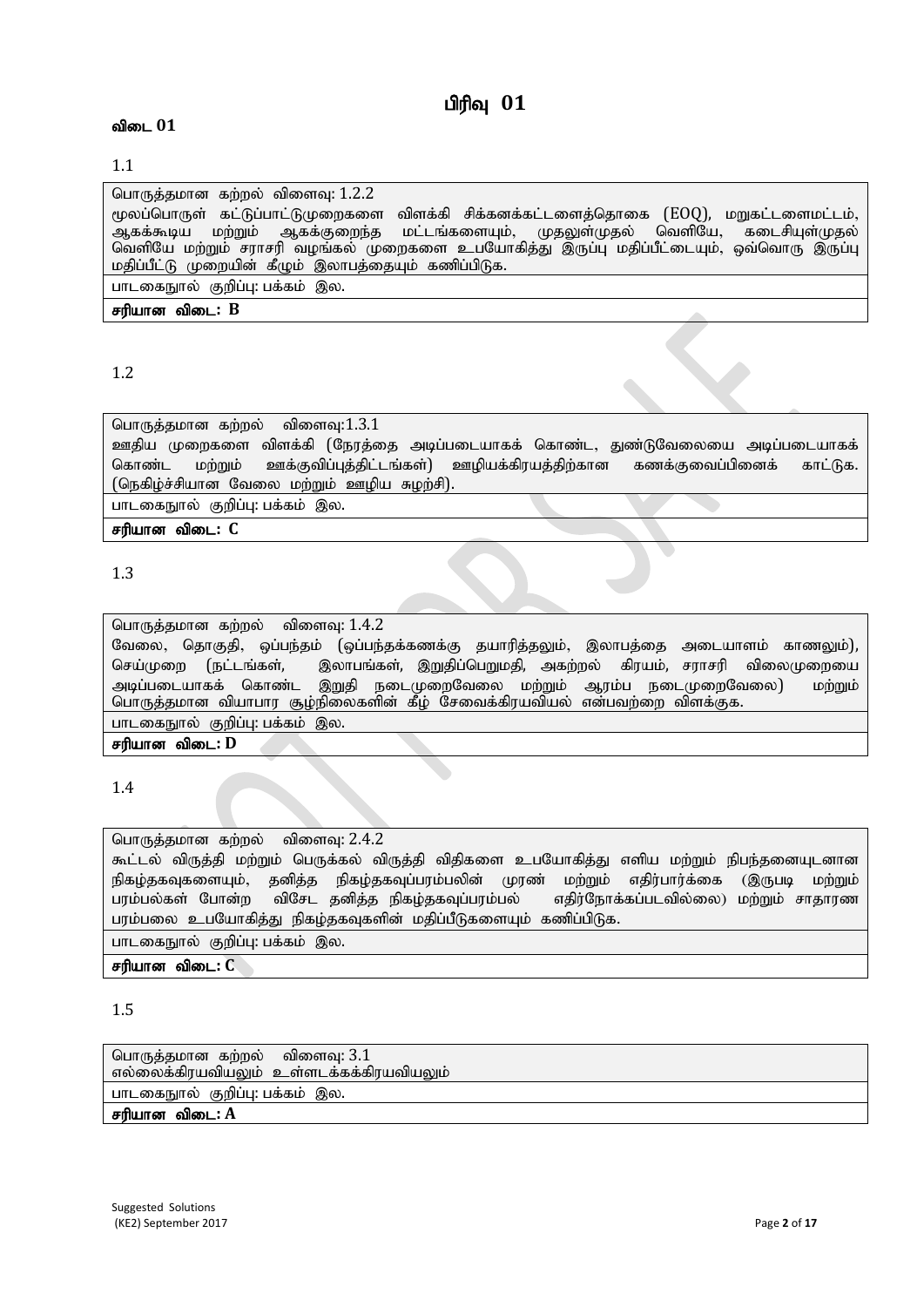| பொருத்தமான கற்றல் விளைவு: 3.2             |
|-------------------------------------------|
| செயற்பாட்டை அடிப்படையாகக் கொண்ட கிரயவியல் |
| பாடகைநூல் குறிப்பு: பக்கம் இல.            |
| சரியான விடை: B                            |

1.7

| பொருத்தமான கற்றல் விளைவு: 4.1.1 |                                                                                   |                                                                                             |
|---------------------------------|-----------------------------------------------------------------------------------|---------------------------------------------------------------------------------------------|
|                                 |                                                                                   | எளிய மற்றும் கூட்டு வட்டி, பயனுறுதிமிக்க வட்டிவீதம், காலத்துடன் வட்டிவீதம் மாற்றமடையும்போது |
|                                 | விளைவுத்தொகை, ஒழுங்கான முதலீட்டு வட்டி மற்றும் மீளளித்தல் என்பவற்றைக் கணிப்பிடுக. |                                                                                             |
| பாடகைநூல் குறிப்பு பக்கம் இல.   |                                                                                   |                                                                                             |
| சரியான விடை: C                  |                                                                                   |                                                                                             |

#### 1.8

| பொருத்தமான கற்றல் விளைவு: 4.2  |  |
|--------------------------------|--|
| கழிவிடல்.                      |  |
| பாடகைநூல் குறிப்பு: பக்கம் இல. |  |
| சரியான விடை: D                 |  |
|                                |  |

# 1.9

| பொருத்தமான கற்றல் விளைவு: $5.1.1$                                              |
|--------------------------------------------------------------------------------|
| நியமக்கிரயவியல் மற்றும் (நியமங்களுக்கு எதிராக பாதீடுகளை) நியம வகைகளை விளக்குக. |
| பாடகைநூல் குறிப்பு பக்கம் இல.                                                  |
| சரியான விடை: A                                                                 |

# 1.10

பொருத்தமான கற்றல் விளைவு:  $7.2.1$ பிரதான பாதீட்டுக்காரணியை எதிர்வுகூறலில் சாத்தியமான பிற்செலவு மற்றும் காலத்தொடர் நுட்பங்களை | விளக்குக. பாடகைநூல் குறிப்பு: பக்கம் இல.

சரியான விடை: **B** 

 $(2 \times 10 =$  மொத்தம் 20 புள்ளிகள்)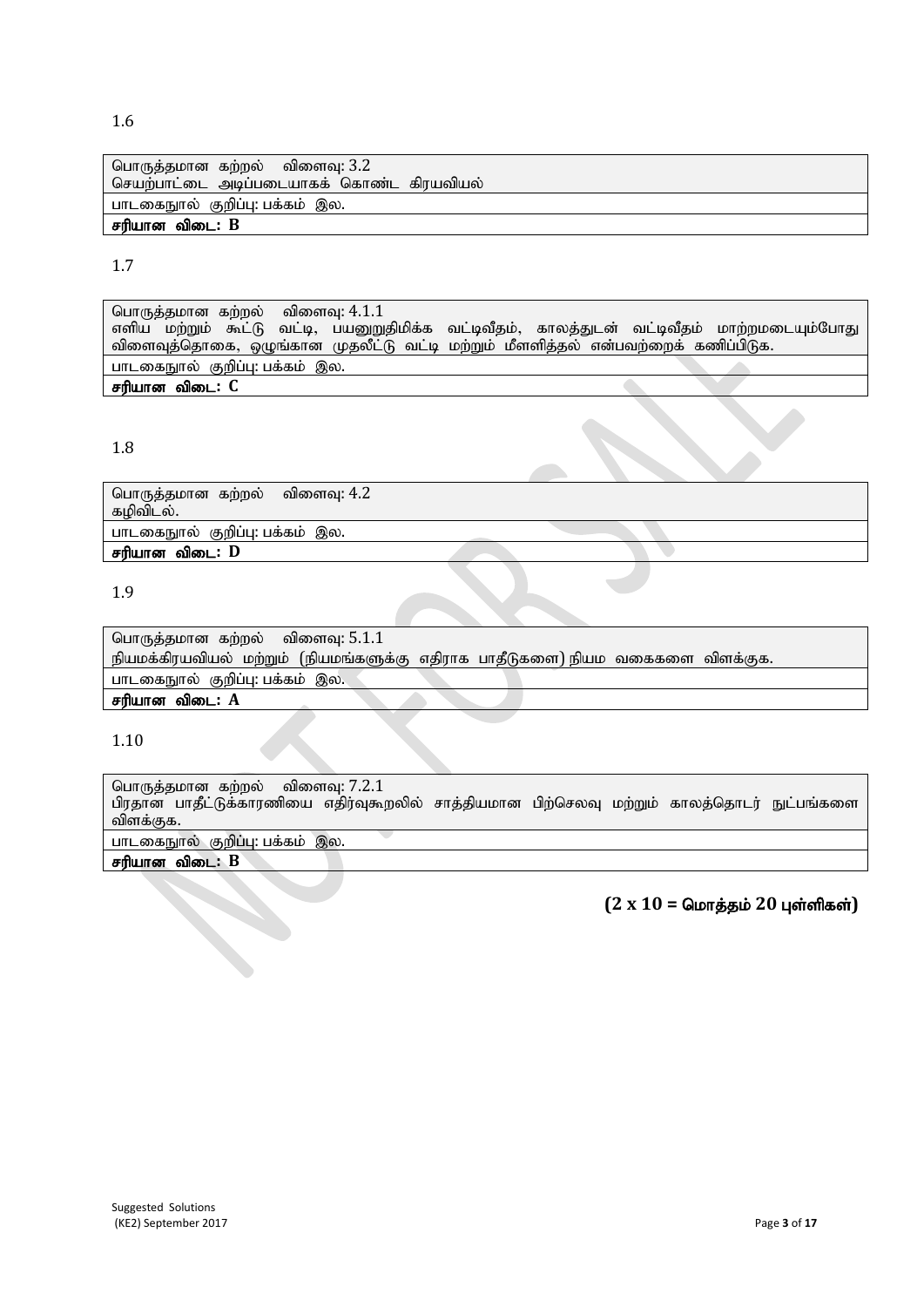# வினா 02

# 2.1

| பொருத்தமான கற்றல் விளைவு: $1.4$<br>விசேட மற்றும் தொடர்ச்சியான கட்டளைக்கிரயவியல் |                                              |                                                |             |
|---------------------------------------------------------------------------------|----------------------------------------------|------------------------------------------------|-------------|
|                                                                                 | பாடகைநூல் குறிப்பு: பக்கம் இல.               |                                                |             |
|                                                                                 |                                              |                                                | தொகை(ரூபா.) |
|                                                                                 | நிலையான உற்பத்தி மேந்தலை<br>உள்ளடக்கம்       | $160,000/8,000 =$ спут. 20                     |             |
|                                                                                 | <u> மொத்த ஊழிய</u><br><u>மணித்தியாலங்கள்</u> |                                                |             |
|                                                                                 | தைத்தல் + வடிவமைத்தல்                        | $(30,000/150)+(20,000/200) =$<br>$200+100=300$ |             |
|                                                                                 |                                              |                                                |             |
|                                                                                 | <u>கிரயக்கணிப்பீடு</u>                       |                                                |             |
|                                                                                 | மூலப்பொருள்                                  |                                                | 94,000      |
|                                                                                 | கூலி                                         | $= 30,000+20,000$                              | 50,000      |
|                                                                                 | முதற்கிரயம்                                  |                                                | 144,000     |
|                                                                                 | கூடுதல் உள்ளடக்கம்                           | $= 300*20$                                     | 6,000       |
|                                                                                 | தொழிற்சாலைக்கிரயம்                           |                                                | 150,000     |
|                                                                                 | விற்பனை மற்றும் நிர்வாகக்<br>கிரயம்          | $=150,000*10%$                                 | 15,000      |
|                                                                                 | தொகுதிக்கான மொத்தக்கிரயம்                    |                                                | 165,000     |
|                                                                                 |                                              |                                                |             |
|                                                                                 | அலகுக்கிரயம்                                 | $= 165,000/500$                                | 330         |

| <u>மாறாக,</u>                                                               |              |         |
|-----------------------------------------------------------------------------|--------------|---------|
|                                                                             | அலகொன்றுக்கு | (ரூபா.) |
| மூலப்பொருள் கிரயம் $94,000/500$                                             |              | 188     |
| கூலிக்கிரயம்- தைத்தல்: 30,000/500                                           | =            | 60      |
| அல்லது $(0.4 \text{ ns})$ த்தியாலங்கள் $*$ $150$ )                          |              |         |
| -வடிவமைத்தல்: 20,000/500                                                    | $=$          | 40      |
| அல்லது $(0.4 \text{ n} \cdot \text{m})$ த்தியாலங்கள்* 200)                  |              |         |
| நிலையானஉற்பத்தி மேந்தலைக்கிரயம்: $0.6$ மணித்தியாலங்கள்* $20(\textbf{W1})$ = |              | 12      |
| மொத்த தொழிற்சாலைக்கிரயம்                                                    |              | 300     |
| விற்பனை மற்றும் நிர்வாகக்கிரயம் $10\%$                                      |              | 30      |
| ஒரு ரீசேர்ட்டிற்கான கிரயம்                                                  |              | 330     |
|                                                                             |              |         |

# **செய்கை 1(W1)**

மணித்தியாலத்திற்கான நிலையான உற்பத்தி மேந்தலைக்கிரயம் = ரூபா.  $160,000/8,000$ = மணித்தியாலத்திற்கு ரூபா 20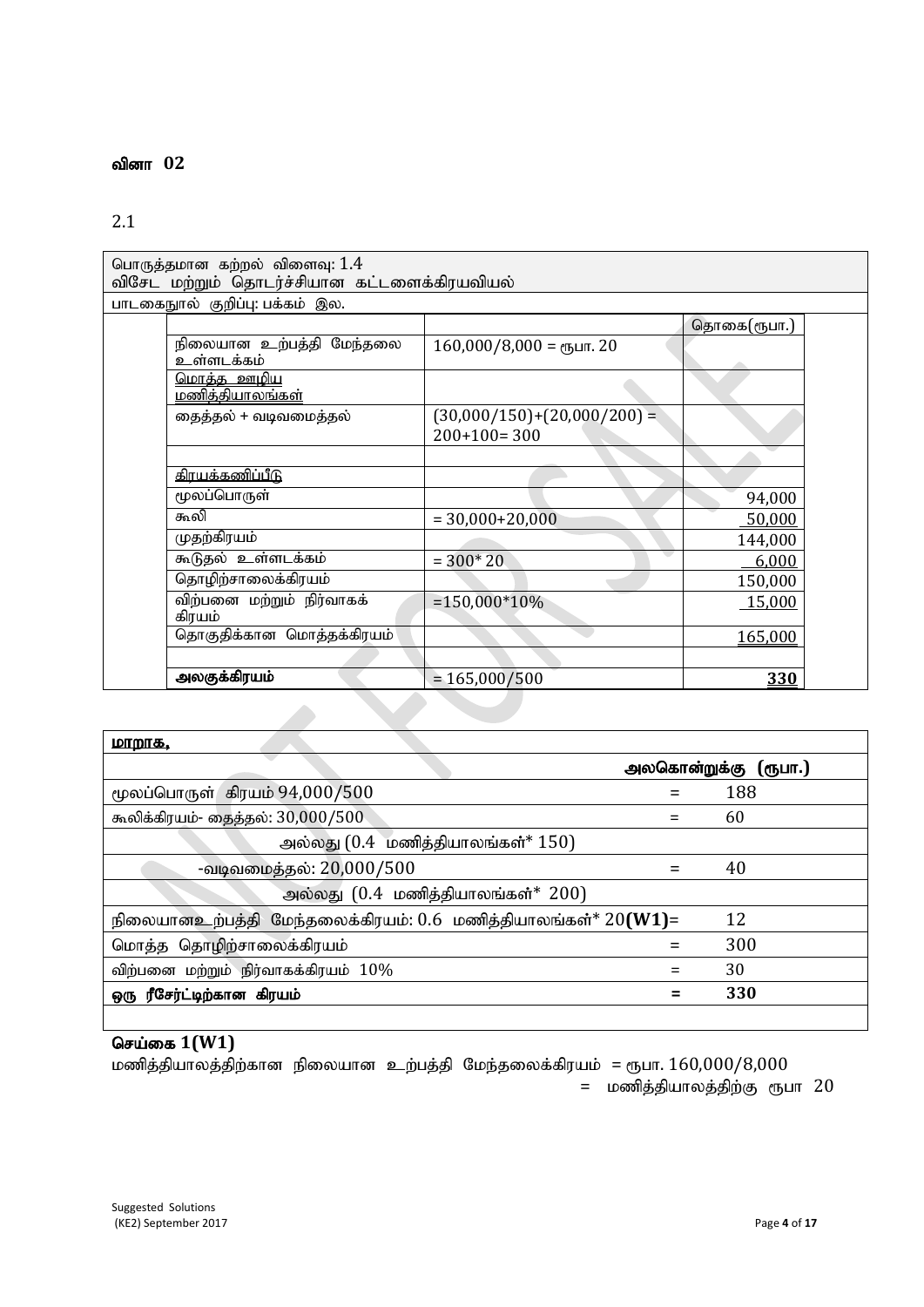| பொருத்தமான கற்றல் விளைவு: $2.1.1$                                                 |
|-----------------------------------------------------------------------------------|
| இலாபத்தையும், தரப்பட்ட இலாபத்தில் / இலாப வீத நிலைமையில் (சேர்க்கப்பட்ட வருமான வரி |
| மற்றும் கழிவுகள் உள்ளடங்கலாக)<br>இலாபத்தை அடைவதற்கு தேவையான<br>தொகையை             |
| ரூபாவிலும் கணிப்பிடுக.                                                            |
| பாடகைநூல் குறிப்பு: பக்கம் இல .                                                   |
| ஒரு விடயம் விலைச்சீட்டுடன் 30,000 என எடுகோள் கொள்க. (இது மாணவர்களின் தெரிவாகும்). |
|                                                                                   |
| 24,000<br>கழிவின் பின்னரான விற்பனை விலை (ரூபா.) =                                 |
| 1,000<br>தவணைக்கட்டணப்பெறுமதி (ரூபா.)                                             |
| 1.50%<br>மாதாந்தம் உட்கிடையான வட்டிவீதம்                                          |
| 20,030 (1,000 x 20.03)<br>24 தவணைக்கட்டணங்களினதும் இற்றைப்பெறுமதி (ரூபா.) =       |
| 33.23% ((30,000-20,030)/30,000)<br>காசுக்கழிவிற்கான கழிவு                         |

| பொருத்தமான கற்றல் விளைவு: 2.3                                                           |
|-----------------------------------------------------------------------------------------|
| விரபண அளவீடுகள்                                                                         |
| பாடகைநூல் குறிப்பு: பக்கம் இல .                                                         |
| (a)<br>உணவுபானத்திற்கான $COV = 360/6000 = 6\%$                                          |
| ஏனையவற்றிற்கான $CoV = 250/2000 = 12.5\%$                                                |
|                                                                                         |
| (i)<br>(b)<br>முழுமையான அடிப்படையில் ஏனைய வீட்டுபயோகபொருட்களிலும் பார்க்க (நியமவிலகல் = |
| $250$ ) உணவுபானத்தில் (நியமவிலகல் = $360$ ) கூடிய மாறல்.                                |
|                                                                                         |
| (ii)<br>CoV<br>இடையுடன் தொடர்புடைய அடிப்படையில்<br>வீட்டுபயோகபொருட்களின்<br>ஏனைய        |
| உணவுபானத்திற்கான CoV லும் (6%) உயர்வானது.<br>$(12.5\%)$<br>இது<br>ஏனைய                  |
| வீட்டுபயோகபொருட்களுடன் தொடர்புடைய பாரிய மாற்றத்தை சுட்டிக்காட்டுகிறது.                  |

2.4

| பொருத்தமான கற்றல் விளைவு: $2.6$<br>சுட்டி எண்கள்                                        |  |
|-----------------------------------------------------------------------------------------|--|
| பாடகைநூல் குறிப்பு: பக்கம் இல .                                                         |  |
| $2003$ இனை அடிப்படையாகக்கொண்ட $2006$ இன் உண்மையானஉழைப்புக்கள் =428,571.43 $1/2$         |  |
| (600,000/1.4)                                                                           |  |
| $2003$ இனை அடிப்படையாகக்கொண்ட $2016$ இன் உண்மையானஉழைப்புக்கள் =709,090.91 $1/2$         |  |
| (1,560,000/2.2)                                                                         |  |
| $= 280, 519.48$ 01<br>அதிகரிப்பு                                                        |  |
|                                                                                         |  |
| 2016 இல் அவரது மெய் வருமானம் வருடம் 2006 உடன் ஒப்பிடும்போது ரூபா 280,519.48 இனால்       |  |
| அதிகரிக்கப்பட்டுள்ளது. (அடிப்படையாண்டு $2003$ இன் விலைகளின் அடிப்படையில்) $\mathbf{01}$ |  |

 $2006$  க்கான சுட்டியின் அடிப்படையில்  $2016$  இன் உண்மை வருமானம்

| 1. $(1,560,000/220*140)$ | 992.727 |
|--------------------------|---------|
| $_{\rm$ Or               |         |
| 2. $(600,000/140*220)$   | 942,857 |

உண்மை வருமானம் அதிகரித்துள்ளது.

Suggested Solutions (KE2) September 2017 Page **5** of **17**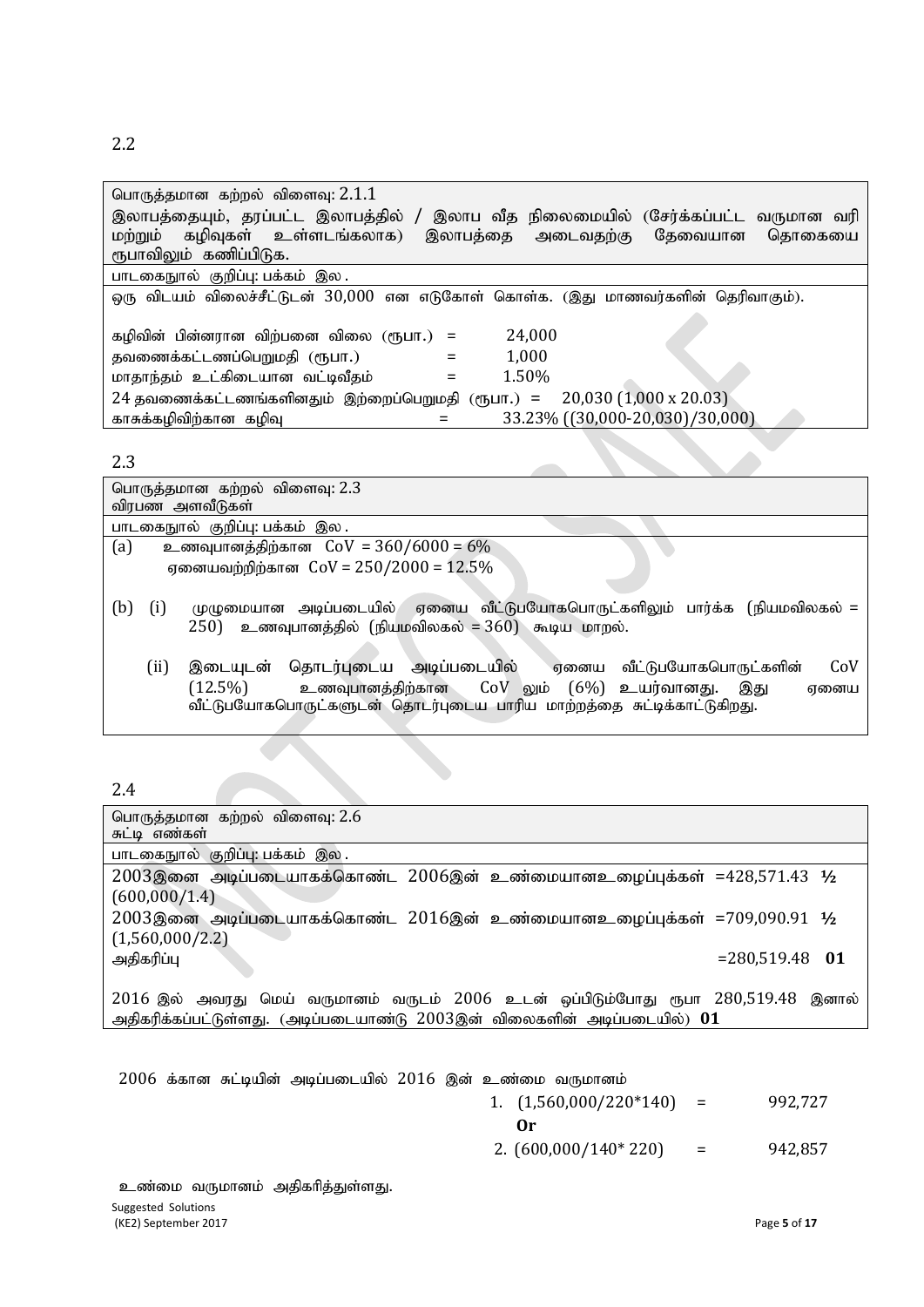|         | பொருத்தமான கற்றல் விளைவு: $3.1$          |                                                |                               |
|---------|------------------------------------------|------------------------------------------------|-------------------------------|
|         | உள்ளடக்கக்கிரயவியலும் எல்லைக்கிரயவியலும் |                                                |                               |
|         | பாடகைநூல் குறிப்பு: பக்கம் இல .          |                                                | தொகை                          |
|         |                                          |                                                | $($ (Пу $\Box$ П              |
|         | விற்பனை                                  | $= 1,200 * 650$                                | 780,000                       |
|         | <mark>(-) <u>விற்பனைக்கிரயம்</u></mark>  |                                                |                               |
|         | உற்பத்திக்கிரயம்                         | $=(550+75+(22,500/900))*800 = 520,000$         |                               |
|         | (a.) இறுதி  இருப்பு                      | $=(550+75+(22,500/900))*(800-650)=(97,500)$    |                               |
|         |                                          |                                                | (422,500)                     |
|         |                                          |                                                | 357,500                       |
|         | மேந்தலைக்குறைவு                          | $= 20,800 - (22,500/900) * 800$                | (800)                         |
|         | உள்ளடக்கம்                               |                                                |                               |
|         | $(b.)$ மொத்த இலாபம்                      |                                                | 356,700                       |
|         | நிர்வாக                                  |                                                | (145,000)                     |
|         | விற்பனைக்கிரயம்                          |                                                |                               |
|         | (c.) <mark>தேறிய இலாபம்</mark>           |                                                | 211,700                       |
|         |                                          |                                                |                               |
| மாறாக   |                                          |                                                |                               |
|         | அலகுக்கான கிரயம்                         |                                                |                               |
|         | நேர்மூலப்பொருட்கள் & நேர்க்கூலி          | 550                                            |                               |
|         | மாறும் மேந்தலை திறன் முரண்               | 75                                             |                               |
|         |                                          |                                                |                               |
|         | மாறும் மேந்தலை வீதமுரண்                  | (22,500/900)<br>25                             |                               |
| மொத்தம் |                                          | 650                                            |                               |
|         |                                          |                                                |                               |
|         |                                          |                                                |                               |
|         |                                          |                                                |                               |
| (a)     | இறுதி இருப்பின் பெறுமதி                  | $=$                                            | $650*(800-650)$               |
|         |                                          |                                                | 97,500                        |
|         |                                          |                                                |                               |
|         |                                          |                                                |                               |
|         |                                          |                                                |                               |
| (b)     | மொத்த இலாபம்                             |                                                |                               |
|         |                                          |                                                |                               |
|         | விற்பனை                                  | $(650*1200)$                                   | 780,000                       |
|         |                                          |                                                |                               |
|         | கழி; விற்பனைக் கிரயம்                    |                                                | $(650*650)$<br>(422,500)      |
|         |                                          |                                                | 357,500                       |
|         | +/- நிலையான மேந்தலை நிரை                 |                                                |                               |
|         | (குறை) அகத்துறிஞ்சல்                     |                                                |                               |
|         |                                          | உண்மையானது                                     | 20,800                        |
|         |                                          |                                                | $(800*25)$<br>20,000<br>(800) |
|         |                                          | அகத்துறிஞ்சியது                                |                               |
|         |                                          |                                                | 356,700                       |
|         |                                          |                                                |                               |
| (c)     | தேறிய இலாபம்                             |                                                |                               |
|         | மொத்த இலாபம்                             | 356,700                                        |                               |
|         |                                          | (145,000)<br>கழி; விற்பனை மற்றும் ஏனைய மேந்தலை |                               |
|         |                                          | 211,700                                        |                               |
|         |                                          |                                                |                               |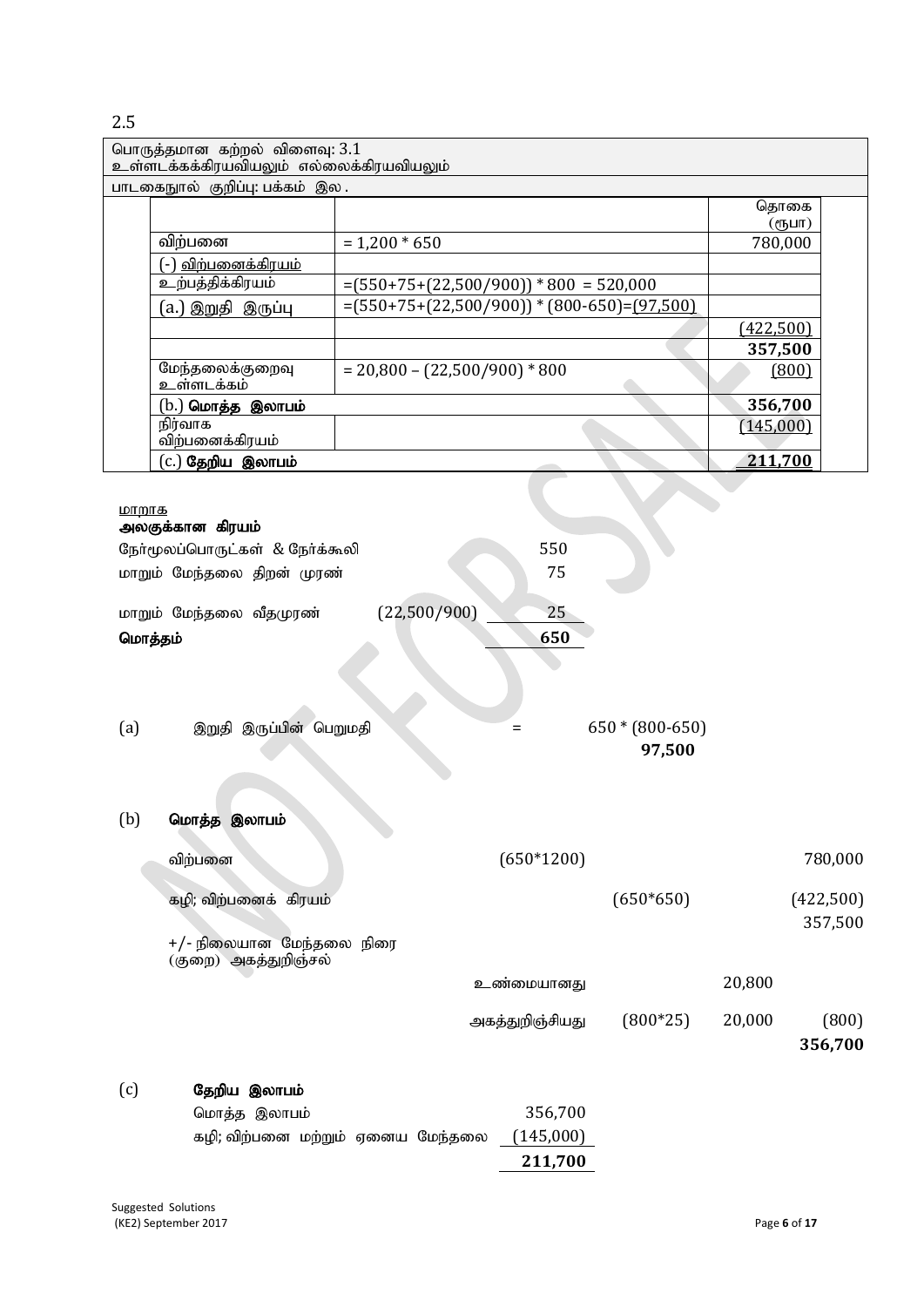| பொருத்தமான கற்றல் விளைவு: $3.2.1$                                                                                                                                                                     |
|-------------------------------------------------------------------------------------------------------------------------------------------------------------------------------------------------------|
| செயற்பாட்டை அடிப்படையாகக்கொண்ட கிரயவியலின் (ABC) தேவை பற்றி விளக்குக.                                                                                                                                 |
|                                                                                                                                                                                                       |
| பாடகைநூல் குறிப்பு: பக்கம் இல .                                                                                                                                                                       |
| செயற்பாட்டை அடிப்படையாகக்கொண்ட கிரயவியல் (ABC) ஒவ்வொரு வேறுபட்ட செயற்பாட்டிற்கும்<br>$\bullet$<br>பொருத்தமான கிரய ஓட்டுனரைத் தெரிவு செய்து உற்பத்திப்பொருள்களுக்கு மேந்தலைகளைத்<br>தாக்கல் செய்கிறது. |
| ஒரு நிறுவனம் அதன் வெளியீட்டிற்கு மிகப்பொருத்தமான கிரயத்தை தீர்மானிப்பதற்கு<br>இது<br>٠<br>உதவுகிறது.                                                                                                  |
| மேலும் நிறுவனம் பொருத்தமான போட்டி விலைகளை நிர்ணயித்து சந்தையில் போட்டியிட<br>முடிகிறது.                                                                                                               |

 $\bullet$  நிறுவனம் விலையிடல் தீர்மானம் / மூடிவிடும் தீர்மானம் போன்றவை தொடர்பில் பயனுறுதிமிக்க தீர்மானங்களை மேற்கொள்ள முடியும்.

# 2.7

| பொருத்தமான கற்றல் விளைவு: $4.1$                                                                     |
|-----------------------------------------------------------------------------------------------------|
| கூட்டுவட்டி                                                                                         |
| பாடகைநூல் குறிப்பு: பக்கம் இல .                                                                     |
| 5வருடங்களிற்குப் பின்னர் ரூபாவின் வைப்பின் பெறுமதி= $1,000 \times 150 \times 1.12$ ^5 =ரூபா 264,351 |
| 5 வருடங்களிற்குப்பின்னர் USD இன் வைப்பின் பெறுமதி = $1,000 + 1,000 \times 6\% \times 5 =$ USD1,300  |
| இரு முதலீட்டு வருமானங்களும் சமனாக இருந்தால் மாற்றுவீதம் = 264,351/1,300 = ரூபா 203.35               |
| பதிவழிப்பதற்குத் தேவையான சராசரி வருடாந்த வீதம் = $(203.35/150)^{(1/5)}$ – 1 = 6.27%                 |

# 2.8

| பொருத்தமான கற்றல் விளைவு: 4.2<br>கழிவிடல்               |                |
|---------------------------------------------------------|----------------|
| பாடகைநூல் குறிப்பு: பக்கம் இல .                         |                |
|                                                         | ரூபா மில்லியன் |
| ஆரம்ப மூலதனத்தொகை                                       | (40)           |
| ஆண்டுகள் 1 -3                                           | 50             |
| ஆண்டுகள் 3-5                                            | <u>40</u>      |
|                                                         | 50             |
| கழி:இற்றைப்பெறுமதி                                      | (30)           |
| வருடம் 3 இன் இற்றைப்பெறுமதி                             | 20             |
| கழிவிடல் வீதத்தில்                                      | 15%            |
| 3வது வருடத்திற்கான பெயரளவுப்பெறுமதி $(1.15^{\circ}3)$ = | 1.520875       |
| 3வது வருடத்திற்கான பெயரளவுப்பெறுமதி (ரூபா.)             | $= 30.42$      |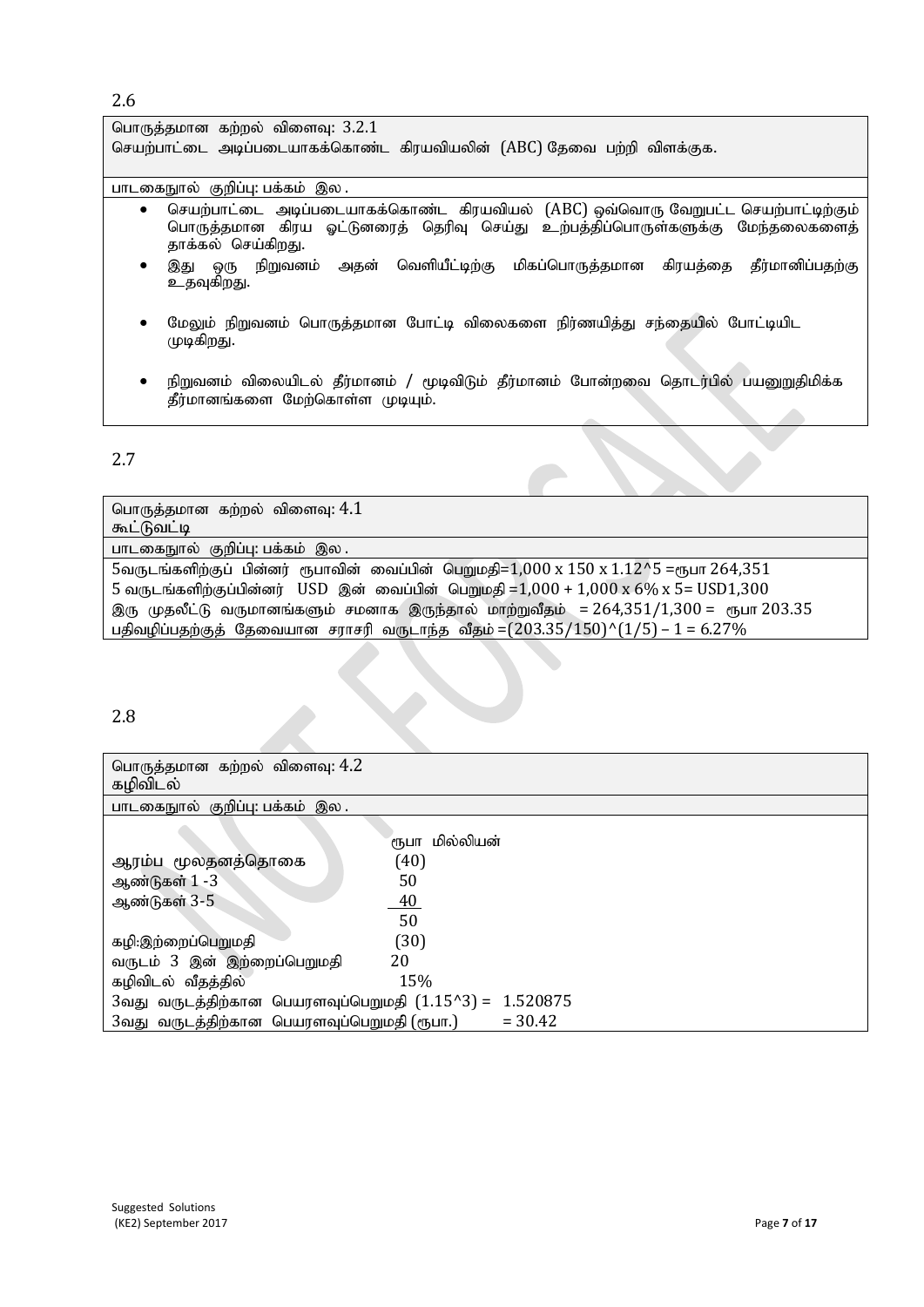| பொருத்தமான கற்றல் விளைவு: 6.1<br>வருமானங்கள், கிரயங்கள் மற்றும் இலாபம்                  |
|-----------------------------------------------------------------------------------------|
| பாடகைநூல் குறிப்பு: பக்கம் இல .                                                         |
| $X = 18 - P/5$                                                                          |
| $P = 90-5X$                                                                             |
| $TR = 90X - 5X^2$                                                                       |
| $TC = 15X + 250$                                                                        |
| இலாபநட்டமற்ற புள்ளி மட்டத்தில் TR=TC $\longrightarrow$ 90X- 5X <sup>2 =</sup> 15X + 250 |
| $90X - 5X^2 - 15X - 250 = 0$                                                            |
| X=10 அல்லது X=5                                                                         |
| நாளாந்தம் ஆகக்குறைந்த உற்பத்தி 7 அலகுகளாயின் X = 10 ஆக இருக்க வேண்டும்.                 |
| எனவே, அலகொன்றின் சமப்பாட்டு விற்பனை விலை P= 90-5(10)                                    |
| $P = 40$                                                                                |

|  | ۰. |
|--|----|

| பொருத்தமான கற்றல் விளைவு: $7.1\,$<br>பாதீடிடல்                                                                                                                                                                                                                                                                                                                                      |
|-------------------------------------------------------------------------------------------------------------------------------------------------------------------------------------------------------------------------------------------------------------------------------------------------------------------------------------------------------------------------------------|
| பாடகைநூல் குறிப்பு: பக்கம் இல .                                                                                                                                                                                                                                                                                                                                                     |
| (a)<br>விற்பனையும் சந்தைப்படுத்தலும்<br>இவர் குறித்த காலப்பகுதிக்கான மொத்த விற்பனைப்பாதீட்டை (விடயங்கள் மற்றும்<br>வருமானம்) விற்பனை மற்றும் சந்தைப்படுத்தல் தொழிற்பாடுகளுக்குத்தேவையான<br>மேந்தலைக்கிரய தேவைப்பாடுகளுடன் அளிக்க வேண்டும்.                                                                                                                                          |
| (b)<br>கொள்வனவும் பண்டகசாலை முகாமையும்<br>இவர் விற்பனைத்திணைக்கள இலக்குப்பாதீட்டினை நிறைவு செய்யும் முகமாக,<br>குறித்த<br>$\overline{\phantom{a}}$<br>விநியோகத்தர்கள் / முகவர்களிடமிருந்து கொள்வனவு செய்ய வேண்டிய<br>மொத்த<br>விடயங்களை அளிக்க வேண்டும்.<br>இவர் பண்டகசாலை முகாமை மற்றும் கொள்வனவு செய்தலுக்கு தேவையான<br>எல்லா<br>மேந்தலைக்கிரய தேவைப்பாடுகளையும் அளிக்க வேண்டும். |
| (c)<br>மனிதவளமும் நிர்வாகமும்<br>இவர் மொத்த ஊழியக்கிரயப்பாதீட்டில் உள்ளடக்கப்பட வேண்டிய புதிதாக ஆட்சேர்த்தல்,<br>பயிற்சியளித்தல் மற்றும் அபிவிருத்திக் கிரயங்களை அளிக்க வேண்டும்.<br>இவர் கம்பனிக்கு ஒதுக்கப்படுகின்ற / ஏனைய எல்லா மேந்தலைக்கிரயத்தேவைகளையும்<br>அளிக்க வேண்டியுள்ளது                                                                                               |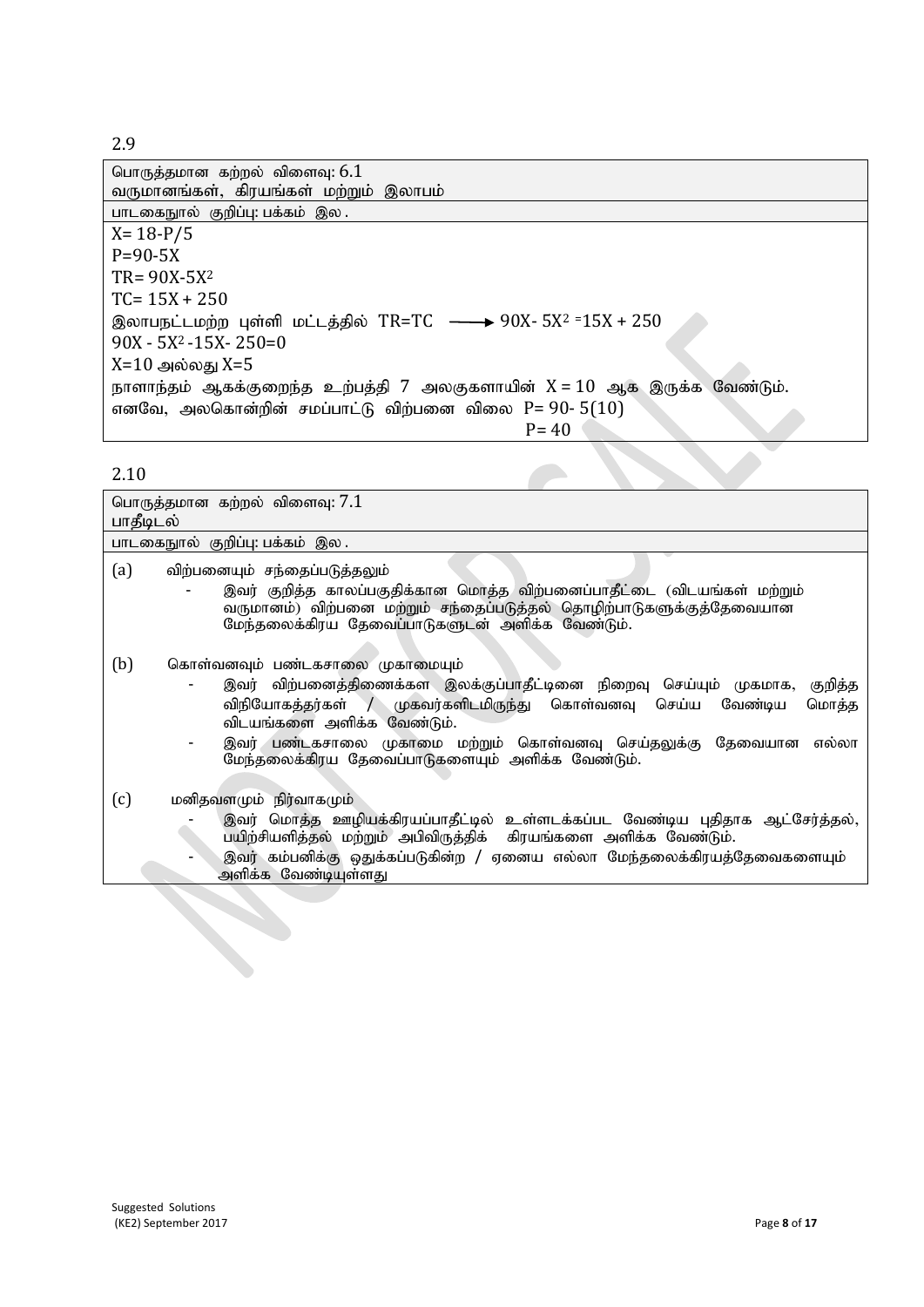# பிரிவு 2

# விடை 03

பொருத்தமான கற்றல் விளைவு: /கள்:  $\,$  2. $5$ <u>மாதிரியிடல் நுட்பம்</u>

————————————————————<br>பாடகைநூல் குறிப்பு: பக்கம் இல .

# பிரேரிக்கப்பட்ட விபரமான விடை

(a)

|                            | செய்கை                                 |  |
|----------------------------|----------------------------------------|--|
| மாதிரியில் விற்கக்கூடியதாக | $=(368+32*0.5)/400 = 0.96$             |  |
| உள்ள உள்ளீட்டு             |                                        |  |
| போத்தல்களின் விகிதாசாரம்   |                                        |  |
| விகிதாசாரத்தின் நியமவழு    | $p(1-p)$<br>$SSPP =$                   |  |
|                            | $0.96*(1-0.96)$<br>$= 0.000096$<br>400 |  |
|                            |                                        |  |
|                            | $= 0.009798$                           |  |
| 95% நம்பிக்கை மட்டத்தில்   | $= 0.96$ +/- 1.96*0.009798             |  |
|                            | $= 0.96 + (-0.0192)$                   |  |
|                            | <u>94.08 % – 97.92% வீச்சில்</u>       |  |
|                            |                                        |  |

(b)

|                       | செய்கை                                                     |
|-----------------------|------------------------------------------------------------|
| (i)<br>நாளாந்த        | $= 100,000*0.9408*10 - 100,000*0.9792*10$                  |
| விற்பனைப்பெறுமதி      | $= 94,080*10 - 97,920*10$                                  |
|                       | = ரூபா. 940,800 – ரூபா. 979,200                            |
|                       |                                                            |
| (ii) பழுதடைந்தவைகளின் | $= 16/400 = 0.04$                                          |
| விகிதாசாரம்           | $= 0.009798$<br><b>SEP</b>                                 |
|                       |                                                            |
|                       | Range $0.04 + (-0.0192)$                                   |
|                       | $= 2.08\% - 5.92\%$                                        |
|                       |                                                            |
|                       | தினசரி விற்பனை இழப்பு (கணியத்தில்)                         |
|                       | $= 100,000*2.08\%* - 100,000*5.92\%$                       |
|                       |                                                            |
|                       | <u> = 2,080 அலகுகள் – 5,920 அலகுகள்</u>                    |
|                       |                                                            |
|                       | மாதாந்த வருமான இழப்பு                                      |
|                       | = நட்டத்தொகை X ஒன்றிற்கான விற்பனைவிலை                      |
|                       | $= 2,080 * 10 * 25 - 5,920 * 10 * 25$                      |
|                       | = ரூபா. <u>520,000 – ரூ</u> பா. <u>1,480,000 மாதாந்தம்</u> |
|                       |                                                            |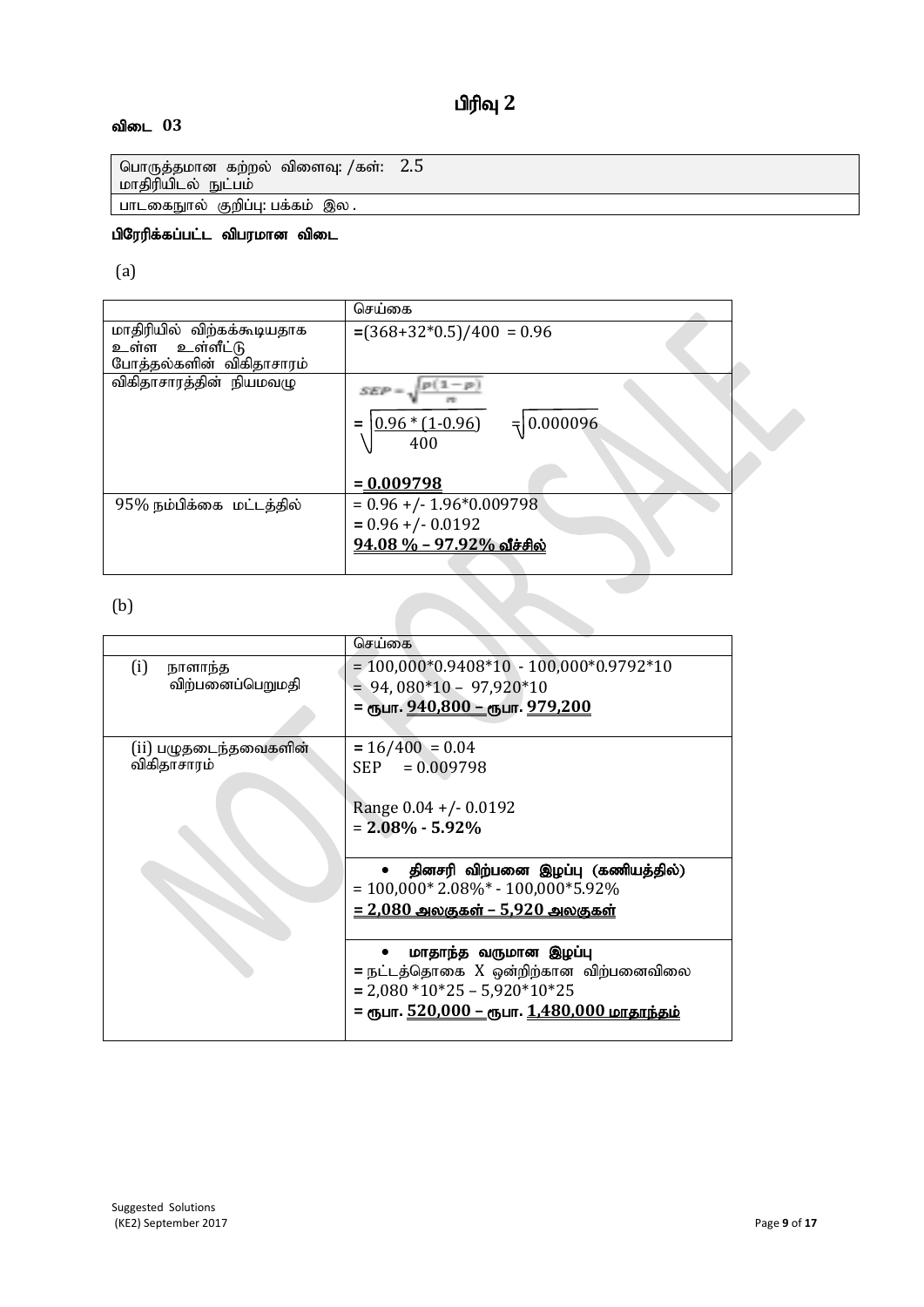| புதிய தரக்கட்டுப்பாட்டு நிறைவேற்றுனர் காரணமாக இலாபத்திறன் அதிகரிப்பு<br>$\bullet$           |          |          |
|---------------------------------------------------------------------------------------------|----------|----------|
| செய்கை                                                                                      | ₹ҦШП     | ₹Ҧ⊔П     |
| பங்களிப்பில்<br>Contribution = $10-8 = 2$                                                   | 163,100  | 236,900  |
| (contribution)<br>$=3,262*25*2 - 4,738*25*2$                                                |          |          |
| அதிகரிப்பு                                                                                  |          |          |
| தண்டம் சேமிப்பு<br>$= 3,262*25*3 - 4,738*25*3$                                              | 244,650  | 355,350  |
| புதிய                                                                                       | (60,000) | (60,000) |
| தரக்கட்டுப்பாட்டு                                                                           |          |          |
| நிறைவேற்றுனர்                                                                               |          |          |
| கிரய அதிகரிப்பு                                                                             |          |          |
| இலாபத்தன்மை அதிகரிப்பு வீச்சு                                                               | 347,750  | 532,250  |
|                                                                                             |          |          |
| <b>செயன்முறை 01</b> - புதிய QA இனை ஆட்சேர்ப்பதற்கு முன்னர்                                  |          |          |
| கிடைக்க <u>வுள்ள SEP</u>                                                                    |          |          |
| $= 0.000184$<br>$= 0.01356$<br>$SEP = \left  \frac{0.08 * (1 - 0.08)}{0.08} \right $<br>400 |          |          |
| தினசரி பாதிப்பு வீச்சம் = $0.08 - (1.96*0.01356)*100,000$                                   | 5,342    | 10,658   |
| $0.08 + (1.96 * 0.01356) * 100,000$                                                         |          |          |
| தினசரி பாதிப்பில் சேமிப்பு (வீச்சம்) = (5,342-2080) (10,658-                                | 3,262    | 4,738    |
| 5920)                                                                                       |          |          |
| அல்லது                                                                                      |          |          |
| தினசரி விற்பனை சேமிப்பு                                                                     |          |          |
| $= 0.92 - (1.96 * 0.01356) * 100,000$                                                       | 89,342   | 94,658   |
| $= 0.92 + (1.96 * 0.01356) * 100,000$                                                       |          |          |
| தினசரி விற்பனை மேம்பாடு (97,920- 94,658) (94,080-89,342)                                    | 3,262    | 4,738    |

# (c) மாதாந்த இலாபநட்டமற்ற அலகுகள்

|                                    | செய்கை                                         |
|------------------------------------|------------------------------------------------|
| பங்களிப்பு                         | $= 10-8 = 2$                                   |
| மொத்த நிலையான கிரயம்               | $= 2,500,000 + 60,000 = 2,560,000$             |
| மாதாந்த இலாபநட்டமற்ற<br>விற்பனைகள் | = நிலையான  கிரயம்/ அலகொன்றுக்கான<br>பங்களிப்பு |
|                                    | $= 2,560,000 / 2 = 1,280,000$ போத்தல்கள்       |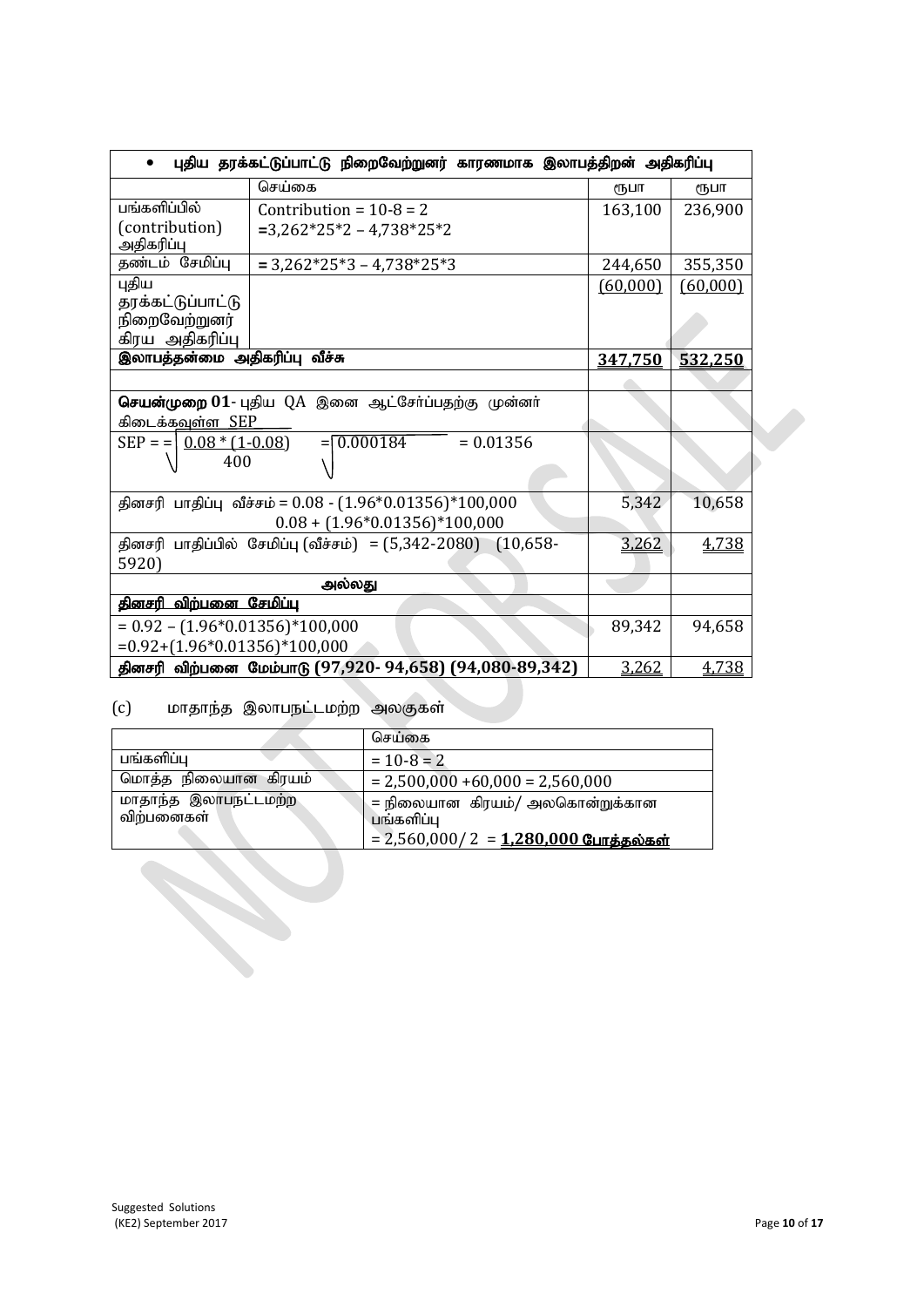பொருத்தமான கற்றல் விளைவு: /கள்:  $5.2$ முரண் பகுப்பாய்வு பாடகைநூல் குறிப்பு: பக்கம் இல .

#### பிரேரிக்கப்பட்ட விபரமான விடை

(a)

- எல்லைக்கிரயவியல் முறைமையில் நிலையான மேந்தலை முரண் மட்டுமே ஒரு செலவு முரணாகும். எனவே, நிலையான மேந்தலை அளவு முரண் இல்லை.
- எல்லைக்கிரயவியல் முறைமையில் விற்பனை அளவு முரண் நியம பங்களிப்பு எல்லையின்<br>அடிப்படையில் மதிப்பிடப்படுகின்றது. நியம இலாப எல்லையில் அல்ல. அடிப்படையில் மதிப்பிடப்படுகின்றது.

#### $(b)$  (முரண்களின் கணிப்பீடு

| மூலப்பொருள் விலை முரண் = [70 - 141,250/2,030] x 2,030           | $=$ | $850$ F   |   |
|-----------------------------------------------------------------|-----|-----------|---|
| மூலப்பொருள் பாவனைமுரண்= [294 x 7 - 2,030] x 70                  |     | $1,960$ F |   |
| $[50 - 78, 540/1, 520] \times 1,520$<br>நேர்க்கூலிவீத முரண்   = |     | 2,540 A   |   |
| $[294 \times 5 - 1,520] \times 50$<br>நேர்க்கூலிதிறன் முரண் =   |     | 2,500 A   |   |
| $[294 \times 5 - 1,520] \times 6$<br>மாறும்மேந்தலைதிறன்முரண் =  |     | 300       | A |
| $[6-6]1,520$<br>மாறும்மேந்தலைவீதமுரண்=                          |     |           |   |
| $90,000 - 92,880$<br>மேந்தலைசெலவுமுரண் =                        |     | 2,880 A   |   |
|                                                                 |     |           |   |

# $(c)$  நியமக்கிரயத்தையும் உண்மையான உற்பத்திக்கிரயத்தையும் இணங்கச்செய்தல்.

cz;ik cw;gj;jpf;fhd epak vy;iyf;fpuak; [490 + 250 + 5x6] x 294 = 226,380 முரண்கள் : **1996 ஆம் ஆண்கள்** : 1996 ஆம் ஆண்கள்

| மூலப் பொருள் விலை முரண்     | 850   |        |     |             |
|-----------------------------|-------|--------|-----|-------------|
| மூலப் பொருள் பாவனை முரண்    | 1,960 |        |     |             |
| நேர்க்கூலி வீத முரண்        |       | 2,540  |     |             |
| நேர்க்கூலிதிறன் முரண்       |       | 2,500  |     |             |
| மாறும் மேந்தலை திறன் முரண்  |       | 300    |     |             |
|                             | 2,810 | 5,340  | $=$ | 2,530       |
|                             |       |        |     |             |
|                             |       |        |     | $= 228,910$ |
| பாதிடப்பட்ட நிலையான மேந்தலை |       | 90,000 |     |             |
| நிலையான மேந்தலை செலவு முரண் |       | 2,880  |     |             |
|                             |       |        |     | 92,880      |
| உண்மையான உற்பத்திக்கிரயம்   |       |        |     | 321,790     |
|                             |       |        |     |             |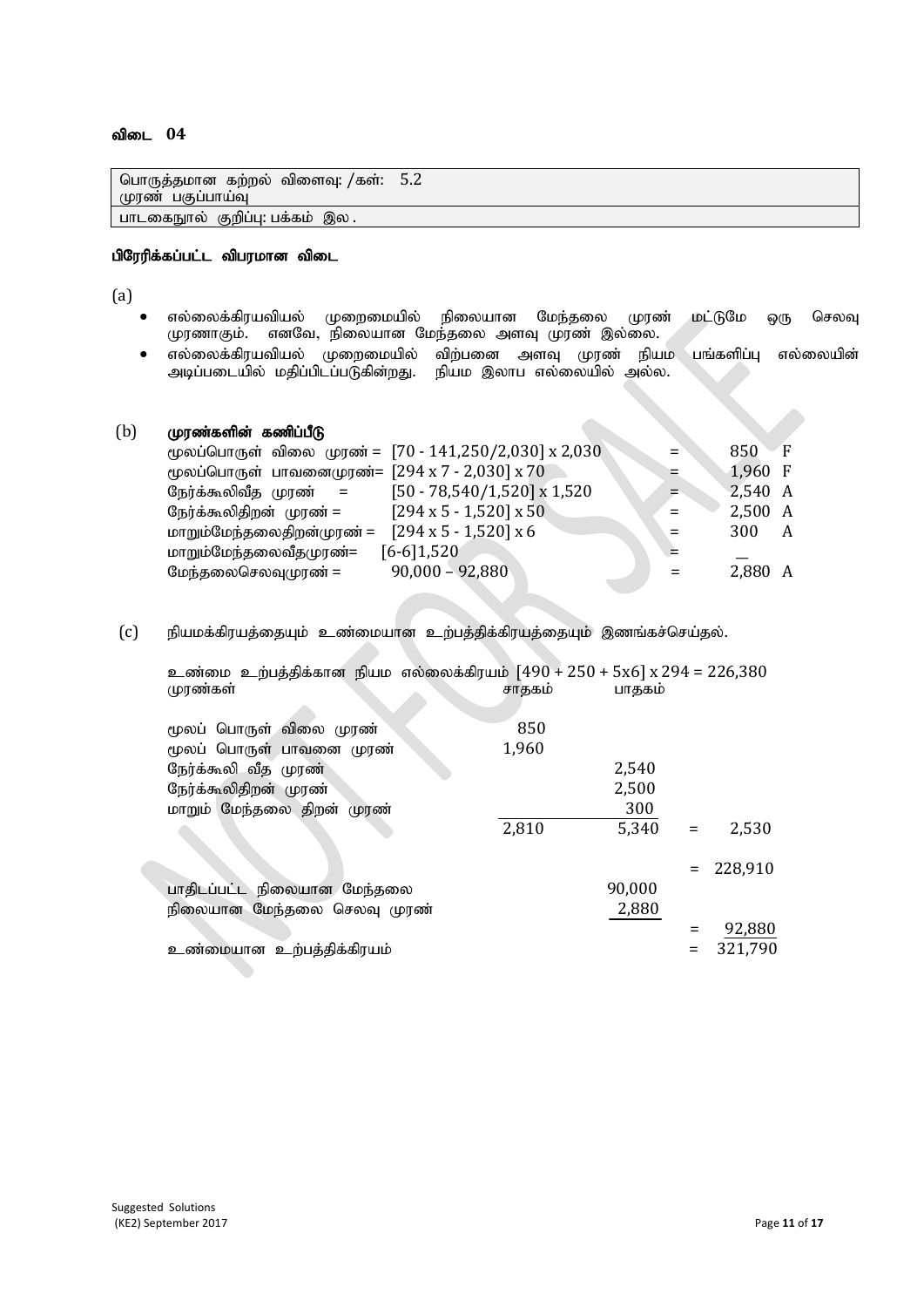|     | பொருத்தமான கற்றல் விளைவு: /கள்:<br>6.2<br>இலாப உச்சப்படுத்தலும் கிரய இழிவுபடுத்தலும்               |     |          |                                       |     |         |          |
|-----|----------------------------------------------------------------------------------------------------|-----|----------|---------------------------------------|-----|---------|----------|
|     | பாடகைநூல் குறிப்பு: பக்கம் இல .                                                                    |     |          |                                       |     |         |          |
|     | பிரேிக்கப்பட்ட விபரமான விடை<br>விடையெழுத<br>மாணவர்கள்<br>அட்டவணை<br>புள்ளிகள் ஒதுக்கப்பட வேண்டும். |     | முறையினை | பிரயோகித்தால்,                        |     | அதற்கு  | எற்றவாறு |
| (a) | விலை = a - bX                                                                                      |     |          |                                       |     |         |          |
|     | தற்போதைய விற்பனைவிலை                                                                               |     |          | 12,000                                |     |         |          |
|     | தற்போதைய விற்பனை                                                                                   |     |          | 10,000                                |     | அலகுகள் |          |
|     | கேள்வி = பூச்சியம் இவ்விலையில்                                                                     |     |          | 14,000                                |     |         |          |
|     | எனவே,<br>a                                                                                         | Ξ   |          | 14,000                                |     |         |          |
|     | கேள்விப'ச்சியமாக இருப்பதற்கான விலைவேறுபாடு (14000-12000)                                           |     |          |                                       | =   |         | 2,000    |
|     | $\mathbf b$<br>எனவே,                                                                               | $=$ |          | (2,000/10,000)X                       | $=$ |         | 1/5X     |
|     | விலை = 14,000 - 1/5X                                                                               |     |          |                                       |     |         |          |
|     | வருமானம் = 14,000X - 1/5X <sup>2</sup>                                                             |     |          |                                       |     |         |          |
|     | $MR = 14,000 - 2/5X$                                                                               |     |          |                                       |     |         |          |
|     | $MC = 5,600$<br>$MR = MC$ ஆக இருக்கும்போது இலாபம்<br>உச்சப்படுத்தப்படுகின்றது                      |     |          |                                       |     |         |          |
|     | $14,000 - 2/5X = 5,600$                                                                            |     |          |                                       |     |         |          |
|     | $X = 21,000$                                                                                       |     |          |                                       |     |         |          |
|     | கேள்வித்தொழிற்பாட்டில் பிரதியிடும்போது X= 21,000                                                   |     |          |                                       |     |         |          |
|     | விலை = 14,000 - 1/5X                                                                               |     |          |                                       |     |         |          |
|     | $P = 9,800$                                                                                        |     |          |                                       |     |         |          |
| (b) | உத்தம புள்ளியில் பங்களிப்பு = $(9,800-5,600)$ * 21,000                                             |     |          |                                       |     |         |          |
|     |                                                                                                    |     |          | $=$ <sub>(</sub> $\mu$ In. 88,200,000 |     |         |          |
|     | கடந்த மாத பங்களிப்பு = $(12,000-5,600)*10,000$                                                     |     |          |                                       |     |         |          |
|     |                                                                                                    |     |          | $=$ (T <sub>3</sub> LIT. 64,000,000   |     |         |          |
|     | சரியான விலையை பிரயோகிக்காதவிடத்து நட்டம் =                                                         |     |          |                                       |     |         |          |
|     |                                                                                                    |     |          | $=$ $\epsilon$ гъит. 24,200,000       |     |         |          |
|     |                                                                                                    |     |          |                                       |     |         |          |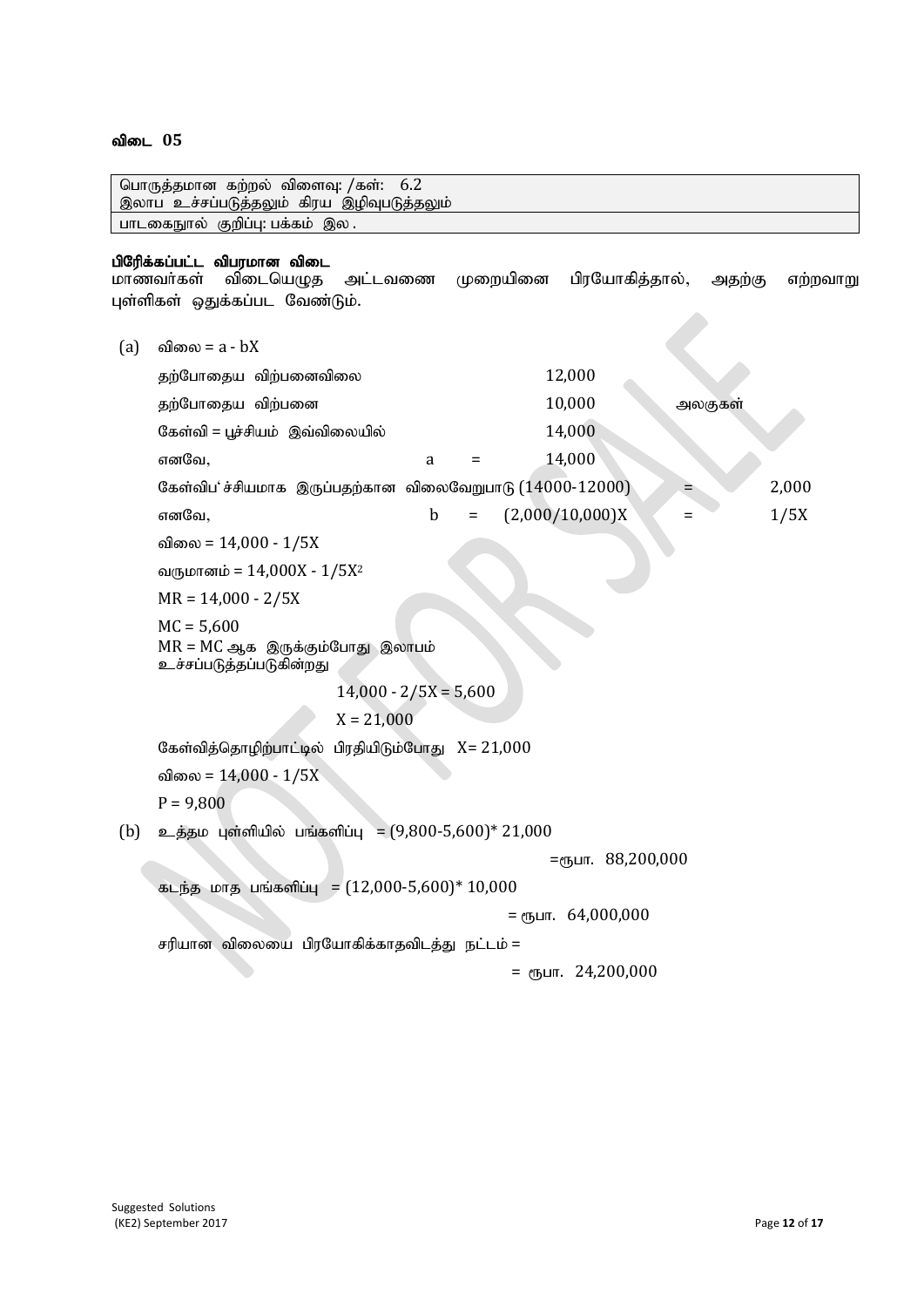| பொருத்தமான கற்றல் விளைவு: /கள்: ்:7.3<br>பாதீடு தயாரித்தல் |  |
|------------------------------------------------------------|--|
| பாடகைநூல் குறிப்பு: பக்கம் இல .                            |  |

# பிரேிக்கப்பட்ட விபரமான விடை

# $(a)$  உற்பத்திப் பாதீடு (அலகுகளில்)

|                 | ஒக்ரோபர் | நவம்பர் | டிசம்பர் | ஜனவரி |
|-----------------|----------|---------|----------|-------|
| விற்பனை         | 80       | 70      | 120      | 110   |
| + இறுதி இருப்பு | 35       | 60      | 55       | ٠     |
| - ஆரம்ப இருப்பு | (40)     | 35)     | (60)     | -     |
| உற்பத்தி        | 75       | 95      | 115      | 110   |

| (b) | கொள்வனவுப் பாதீடு<br>(ரூபாவில்)                           | ஓக்ரோபர்    | நவம்பர்      | டிசம்பர்   |
|-----|-----------------------------------------------------------|-------------|--------------|------------|
|     | மூலப்பொருள்வேண்டுதல்                                      | 7,500,000   | 9,500,000    | 11,500,000 |
|     | + இறுதி இருப்பு                                           | 1,900,000   | 2,300,000    |            |
|     | <u>- ஆரம்ப இருப்பு</u>                                    | (1,500,000) | (1,900,000)  |            |
|     | கொள்வனவு                                                  | 7,900,000   | 9,900,000    | 11,500,000 |
|     |                                                           |             |              |            |
|     | காசுப் பாதீடு (ரூபா)                                      |             | நவம்பர்      |            |
|     | <u>பெறுவனவுகள்</u>                                        |             | ரூபா         |            |
|     | காசு விற்பனை (200,000*1.4*70*0.2)<br>கடன்பட்டோரிடமிருந்து |             | 3,920,000    |            |
|     | $(200,000*1.4*80*0.8)$                                    |             | 17,920,000   |            |
|     | மொத்த பெறுவனவு                                            |             | 21,840,000   |            |
|     |                                                           |             |              |            |
|     | கொடுப்பனவுகள்                                             |             |              |            |
|     | மூலப்பொருள்<br>கொள்வனவு                                   |             | (2,970,000)  |            |
|     | கடன்கொடுத்தோர்                                            |             | (5,530,000)  |            |
|     | கூலி                                                      |             | (4,750,000)  |            |
|     | மாறும்மேந்தலைகள்                                          |             | (2,850,000)  |            |
|     | நிலையானமேந்தலைகள்                                         |             | (1,600,000)  |            |
|     | மொத்தக்கொடுப்பனவுகள்                                      |             | (17,700,000) |            |
|     | காசு மேலதிகம்                                             |             | 4,140,000    |            |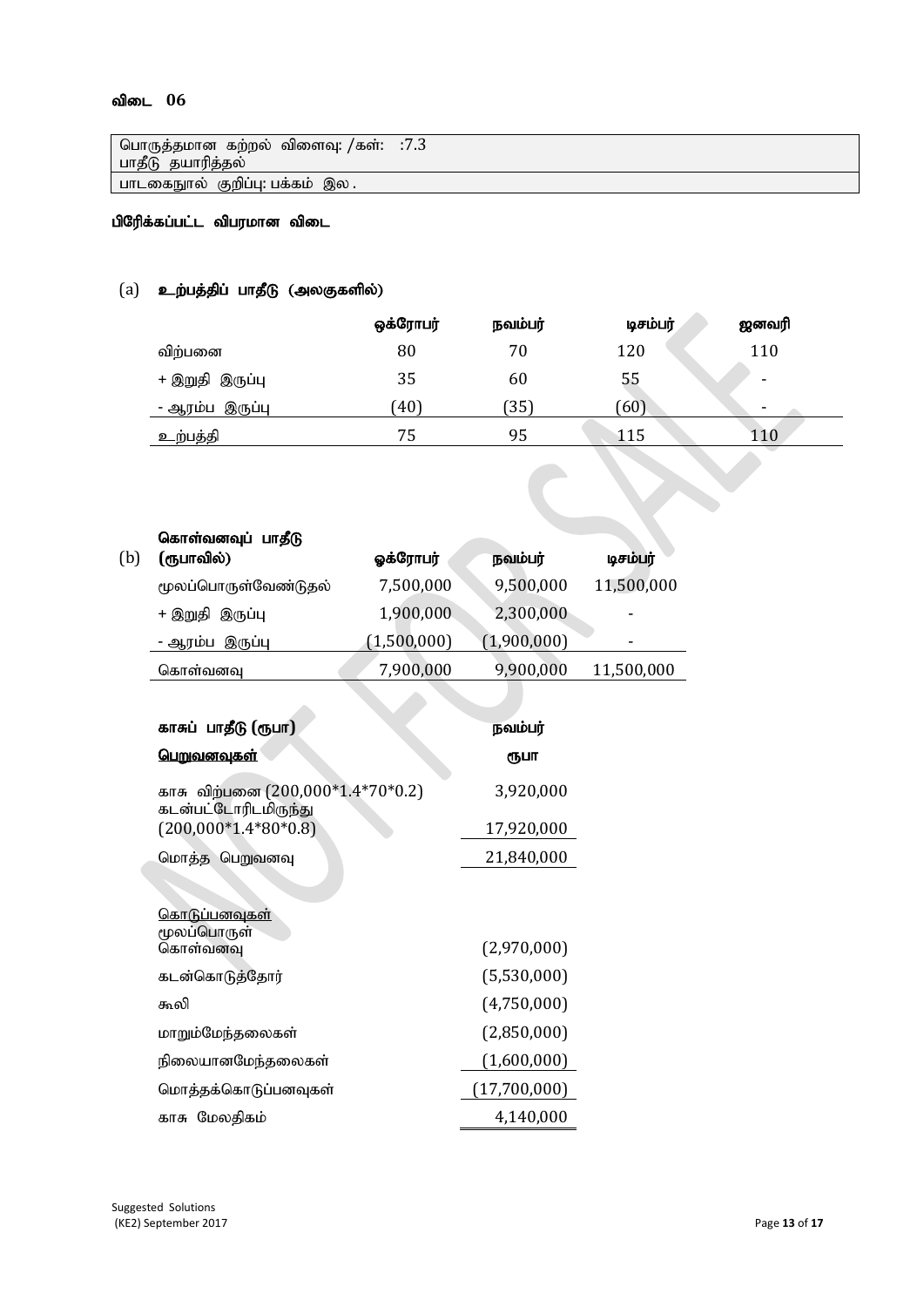| பொருத்தமான கற்றல் விளைவு: /கள்: $\,1.1$  |  |
|------------------------------------------|--|
| கிரய வகைப்படுத்தலும், நடத்தை மதிப்பீடும் |  |
| பாடகைநூல் குறிப்பு: பக்கம் இல .          |  |

# பிரேிக்கப்பட்ட விபரமான விடை

| (a) | மொக்க கிாயக்கூற்று |  |
|-----|--------------------|--|
|     |                    |  |
|     |                    |  |

| விடயம்                   | செய்கை                                          | தொகை(ரூபா.) |
|--------------------------|-------------------------------------------------|-------------|
| <u>உற்பத்திக்கிரயம்</u>  |                                                 |             |
| மூலப்பொருள்கிரயம்        | $=40,000*2*(675,000/1500)$                      | 36,000,000  |
| கூலி                     | $=(40,000/1000)*150*125$                        | 750,000     |
| ஏனைய நேர்ச்செலவுகள்      | $= 40,000*25$                                   | 1,000,000   |
| முதற்கிரயம்              |                                                 | 37,750,000  |
| மாறும்மேந்தலை            | $=40,000*0.5*30$                                | 600,000     |
| தேய்மானம்                | $=( (3,000,000-600,000)/4)/12$                  | 50,000      |
| பாவனைக்கிரயம்            | $VC = ((243,000-12,000) - 183,000) / (22,000 -$ | 227,000     |
|                          | $16,000$ ) = ரூபா. 8                            |             |
|                          | $FC = 243,000-(22,000*8) = Rs. 67,000$          |             |
|                          | மொத்த இயந்திர மணித்தியாலங்கள் =                 |             |
|                          | $40,000*0.5 = 20,000$                           |             |
|                          | $\text{affuub} = 67,000+20,000*8=$ Rs. 227,000  |             |
| முழுதொழிற்சாலைக்கிரயம்   |                                                 | 38,627,000  |
| <u> நிர்வாகக்கிரயம்</u>  |                                                 |             |
| அலுவலக                   |                                                 | 225,000     |
| உத்தியோகத்தர் கிரயம்     |                                                 |             |
| அலுவலக வாடகை             |                                                 | 130,000     |
|                          |                                                 | 355,000     |
| <u>விற்பனை விநியோகம்</u> |                                                 |             |
| விநியோகமும்              |                                                 | 280,000     |
| மேம்படுத்தலும்           |                                                 |             |
| மொத்தக்கிரயம்            |                                                 | 39,262,000  |

 $(b)$  தெரிவுகளின் தேறிய அனுகூலங்கள்

1. வேறொரு வேலைப் பிரிவில் பயன்படுததுவதால் = மணித்தியாலத்திற்கு ரூபா 550 பங்களிப்பு 2. வெளியேயிருந்து அமர்த்தல் = 600 – 125 = மணித்தியாலத்திற்கு ரூபா 47**5** தெரிவு 1 மிகக்கூடிய கவர்ச்சிகரமான தெரிவு.

| விடயம்                         | செய்கை                         | தொகை(ரூபா.)    |
|--------------------------------|--------------------------------|----------------|
| மொத்த மணித்தியாலங்கள்          | $= 40,000/1,000 * 150 = 6,000$ |                |
|                                | மணித்தியாலங்கள்                |                |
| மணித்தியாலத்திற்கான            | ரூபா 550                       |                |
| சந்தரப்பக்கிரயம்               |                                |                |
| $(i)$ மொத்த சந்தரப்பக்கிரயம்   | $= 6,000*550$                  | 3,300,000      |
|                                |                                |                |
| வியாபார இலாபம்                 | = வருமானம்  -  மொத்தக்கிரயம்   |                |
| வருமானம்                       | $= 40,000*1,250$               | 50,000,000     |
| மொத்தக்கிரயம்                  |                                | (39, 262, 000) |
| தற்போதைய இலாபம்                |                                | 10,738,000     |
| (ii)<br>வேறுபடுத்தலிலான இலாபம் | = வியாபார இலாபம் -             |                |
|                                | சந்தர்ப்பக்கிரயம்              |                |
|                                | $= 10,738,000 - 3,300,000$     | 7,438,000      |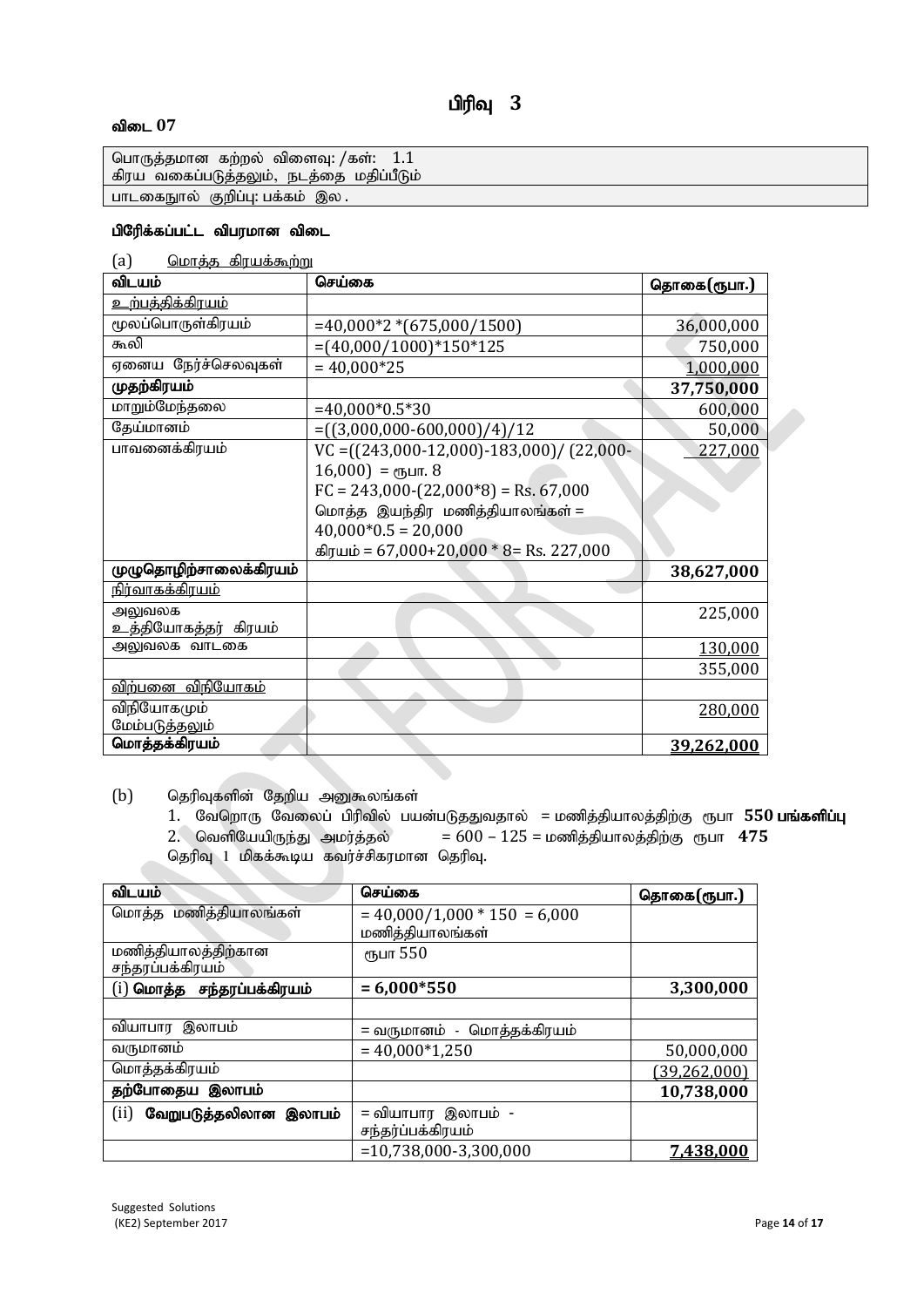# $(c)$  இருப்பு பெறுமதி

| விடயம்                         | செய்கை                                 | தொகை(ரூபா.)  |
|--------------------------------|----------------------------------------|--------------|
| விடயத்ததிற்கான கிரயம்          | = முழு தொழிற்சாலைக்கிரயம்/<br>வெளியீடு | 965.68       |
|                                | $= 38,627,000/40,000$                  |              |
| இருப்பு மீதி<br>(i)            | $= 5,000*965.68$                       | 4,828,400    |
|                                |                                        |              |
| <u>புதிய இலாபம்</u>            |                                        |              |
| வருமானம்                       | $=(40,000-5,000)*1,250$                | 43,750,000   |
| <u>விற்பனைக்கிரயம்-மொக்கம்</u> |                                        |              |
| மொத்தக்கிரயம்                  | 38,627,000                             |              |
| இருப்பு                        | (4,828,400)                            | (33,798,600) |
| இலாபம்<br>மொத்த                |                                        | 9.951.400    |
| நிர்வாக/விற்பனைசெலவுகள்        |                                        | (635.000)    |
| இலாபம்<br>(ii)<br>நிகர         |                                        | 9,316,400    |

 $(d)$  அதிகரிக்கும் அனுகூலங்களின் கணிப்பீடு

#### <u>விடை – முறை 1</u>

| விடயம்                                                | செய்கை                        | தொகை(ரூபா.)    |
|-------------------------------------------------------|-------------------------------|----------------|
| வருமானம்                                              | $= 2,350*18,000$              | 42,300,000     |
| மூலப்பொருள்                                           | $=18,000*3.5*450$             | (28, 350, 000) |
| கூலி                                                  | $=5,500*125$                  | (687,500)      |
| ஏனைய நேர்க்கிரயம்                                     | $=18,000*25$                  | (450,000)      |
| மாறும்மேந்தலைக்கிரயம்                                 | $= 17,500*30$                 | (525,000)      |
| பாவனைக் கிரயம்                                        | $=(17,500*8)+(67,000-12,000)$ | (195,000)      |
| ஊழிய                                                  | $=(6000-5500)*550$            | 275,000        |
| மணித்தியாலங்கள்<br>சேமிப்பிலிருந்து                   |                               |                |
| மேலதிக உழைப்பு                                        |                               |                |
| தேய்மானம்                                             |                               | (50,000)       |
| நிர்வாகக்கிரயம்                                       |                               | (355,000)      |
| புதிய வடிவமைப்பாளர்                                   |                               | (150,000)      |
| சம்பளம்                                               |                               |                |
| விற்பனை<br>செலவுகள்                                   |                               | (280,000)      |
| மொத்த அனுகூலங்கள்/புதிய பிரிவு காரணமாக<br>இலாபத்தன்மை |                               | 11,532,500     |
|                                                       |                               |                |
| அதிகரிக்கும்                                          | $= 11,532,500-10,738,000$     | 794,500        |
| இலாபங்கள்                                             |                               |                |

அதிகரிக்கும் இலாபம் ரூபா  $794,500$  உருவாகுவதனால், புதிய வடிவமைப்பு வியாபாரத்தை ஆரம்பிப்பதற்கு சிபார்சு செய்யப்படுகின்றது.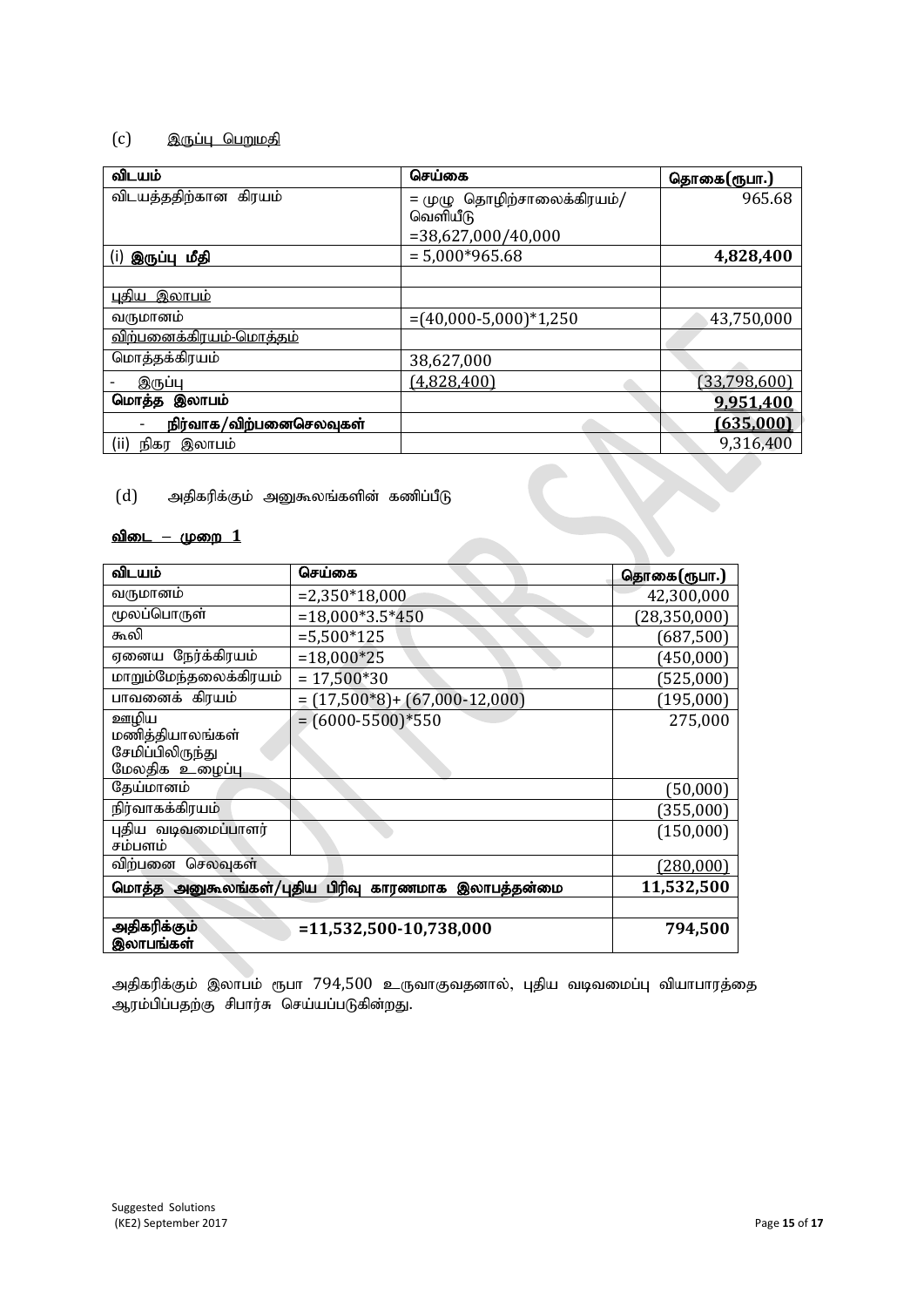#### <u>விடை – முறை 2</u>

அதிகரிக்கும் அனுகூலங்களின் கணிப்பீடு

| விடயம்                           | செய்கை                                      | தொகை(ரூபா.) |
|----------------------------------|---------------------------------------------|-------------|
| வருமானக்குறைவு                   | $=(18,000*2350)-50,000,000$                 | (7,700,000) |
| மூலப்பொருள் சேமிப்பு             | $=36,000,000-(18,000*3.5*450)$              | 7,650,000   |
| கூலிக்கிரயம் சேமிப்பு            | $=(6,000-5,500)*125$                        | 62,500      |
| கூலி சேமிப்பால்<br>மேலதிக இலாபம் | = 500மணித்தியாலங்கள்*550 (சிறந்த தெரிவு)    | 275,000     |
| மாறும்மேந்தலை<br>சேமிப்பு        | $=(20,000-17,500)*30$                       | 75,000      |
| பாவனைக் கிரய<br>சேமிப்பு         | $=(227,000 - 8*17,500) - (67,000 - 12,000)$ | 32,000      |
| நேர்க்கிரய சேமிப்பு              | $=(40,000-18,000)*25$                       | 550,000     |
| அதிகரிக்கும்<br>சம்பளங்கள்       |                                             | (150,000)   |
| அதிகரிக்கும்<br>இலாபம்           |                                             | 794,500     |

அதிகரிக்கும் இலாபம் ரூபா 794,500 உருவாகுவதனால், புதிய வடிவமைப்பு வியாபாரத்தை ஆரம்பிப்பதற்கு சிபார்சு செய்யப்படுகின்றது.

#### (e) (i)

ஒரு நிறுவனத்தின் ஒவ்வொரு பகுதியினதும் செயற்திறனை மதிப்பிடும்முகமாகவும், கண்காணிப்பை மேற்கொள்ளவும் தனிப்பட்ட பொறுப்பின் பரப்புக்கேற்ப வருமானம் மற்றும் கிரயங்களை தனித்தனியே ஒதுக்குகின்ற ஒரு முறைமையே **பொறுப்புக்கணக்கியல்** ஆகும்.

#### (ii)

#### இலாபநிலையமும் முதலீட்டு நிலையமும் ஒருமித்ததன்மை

இரண்டு நிலையங்களும் இலாப உச்சப்படுத்தலுக்கும், பயனுறுதிமிக்க கிரய பயன்பாட்டிற்கும் பொறுப்புடையவை.

#### வேறுபாடு

- முதலீட்டு நிலையம் நிதியிடலுக்கான மூலதன முதலீட்டிற்கான மேலதிக பொறுப்பைக்<br>கொண்டிருக்குமிடத்து இலாப நிலையம் மூலதன முதலீட்டிற்கான பொறுப்பைக் கொண்டிருக்குமிடத்து இலாப நிலையம் மூலதன கொண்டிருக்கவில்லை.
- முதலீட்டு நிலைய செயற்திறன் அதனது முதலீட்டின் மீதான வருவாயினால் .<br>அளவிடப்படுகின்றவிடத்து இலாப நிலைய செயற்திறனானது தேறிய இலாபகரத்தன்மையினால் அளவிடப்படுகின்றது.